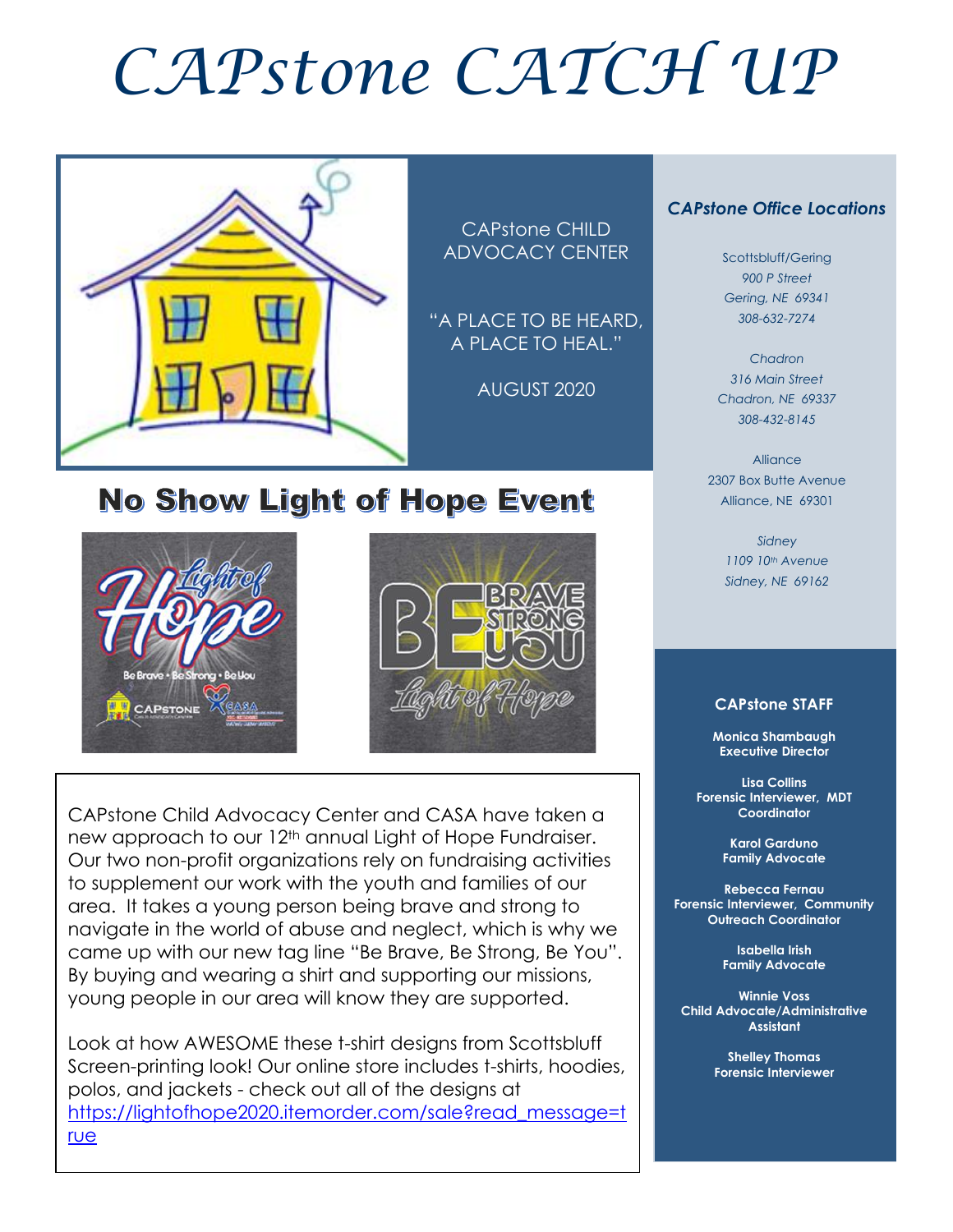

#### **CAPstone WISH LIST**

**For the Children** New Beanie Babies/stuffed animals New Blankets New Backpacks Journals McDonalds/Runza gift cards

#### **For the Facility** Gift cards to Walmart/Target Individually wrapped snacks/juices

#### **CAPstone Donors are Superheroes**



RECENT DONATIONS

Fliesbach Family Foundation \$7,500.00

CAPstone Child Advocacy Center would like to Thank Alliance Police Department and Chief Kiss for allowing us to use their space to interview children while our office was under construction. 13 Forensic interviews were completed during this time. 13 children were given an opportunity to share their story in a safe environment with a child forensic interviewer. You are all superheroes.

#### **CAPstone Completes Virtual Reaccreditation, Awaits Approval**

On Wednesday, August 19, 2020 CAPstone Child Advocacy Center completed its 1st ever virtual reaccreditation through the National Children's Alliance (NCA). Two site reviewers spent 4.5 hours watching a Multi-Disciplinary Team meeting and interviewing staff, board members, law enforcement, child protection workers, prosecution, mental health and medical personnel.

Prior to this reaccreditation visit, CAPstone staff submitted an application providing information regarding each of the NCA's ten accreditation standards which include: Multidisciplinary Teams, Cultural Competency and Diversity, Forensic Interviews, Victim Support and Advocacy, Medical Evaluation, Mental Health, Case Review, Case Tracking, Organizational Capacity and Child Focused Setting.

To receive accreditation as a Children's Advocacy Center, applicants must meet the Standards for Accredited Members as demonstrated in written documents, in practice, and during the site visit (in-person or virtually). The standards and their accompanying criteria ensure that children and families throughout the United States receive effective, efficient, relevant, and compassionate services.

CAPstone must continue to be an accredited member to receive both state and national funding. CAPstone was initially accredited in 2005 and passed reaccreditation in 2010 and 2015. Executive Director Monica Shambaugh was told in the exit interview, CAPstone will be recommended for reaccreditation and will be voted on by the National Children's Alliance Board of Directors on October 21, 2020.

#### CAPstone BOARD OF DIRECTORS 2020

SHARON WALKER Retired Social Worker

> GEORGE **SCHLOTHAUER** ESU #13

KAYLA IMUS Heritage Estates

LAURA BURGESS SBCO Attorney's office

KATHERINE BATT Department of Health and Human Services

RACHEL DELLE Scottbluff Schools

JANE FLIESBACH Fliesbach Foundation

ADAM FRERICHS Cheyenne County Sheriff's **Office** 

JANELL GRANT **Box Butte General Hospital** 

> TINA JAMES CS Precision

VICKY MORENO SBCO Attorney's office

DR. WILL PACKARD Retired

> JEFF PECK **Intralinks**

MELISSA VAN GALDER Alliance Chamber

> PAUL B. SCHAUB Cheyenne County Attorney's office

KATHY STOKEY Retired

PAM BARKER Gering Public Schools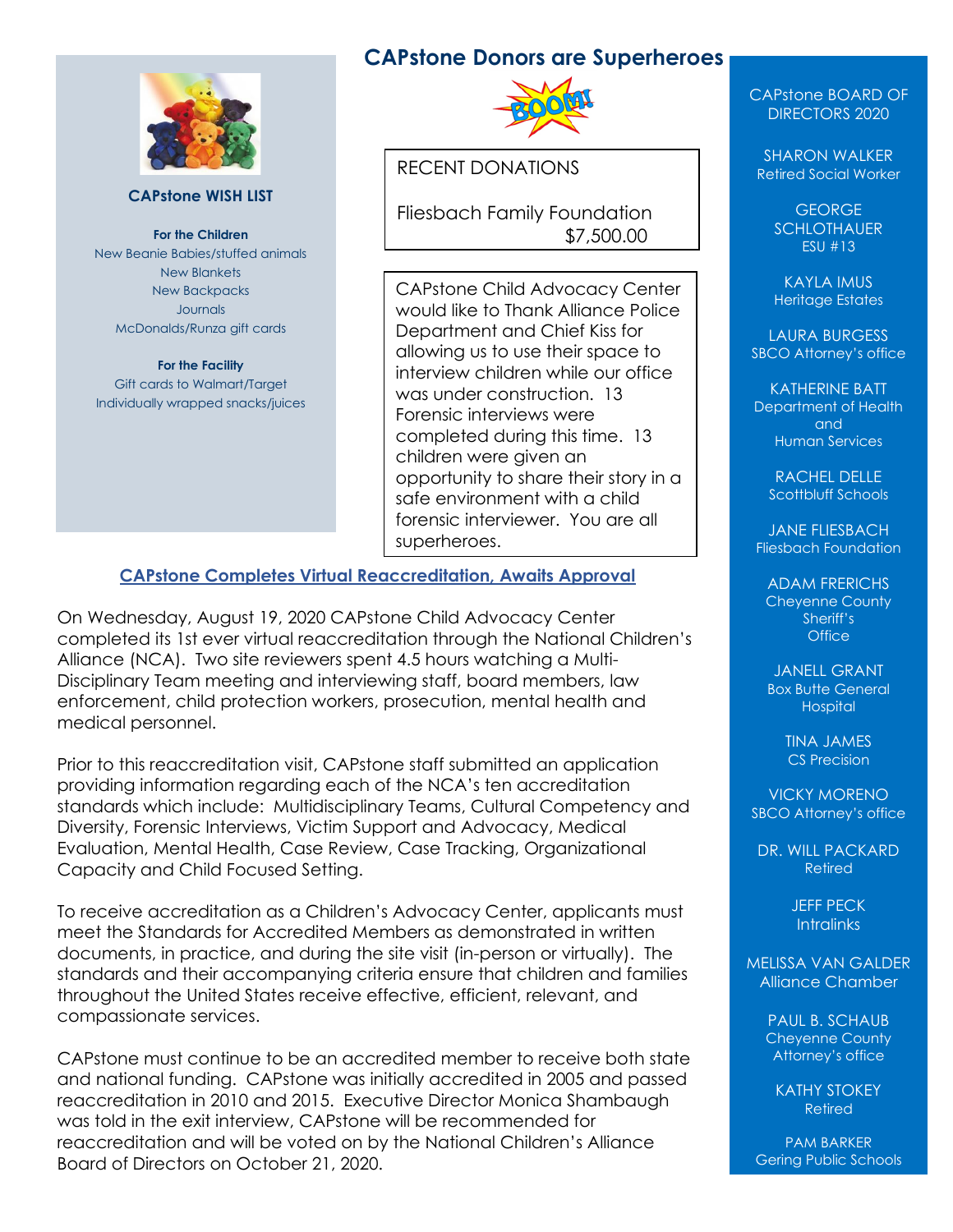#### *Website*

*[www.capstonenebraska.com](http://www.capstonenebraska.com/)*

#### *Email*

*[director@capstonenebraska.com](mailto:director@capstonenebraska.com)*

#### *Facebook*

*[https://www.facebook.com/CAPst](https://www.facebook.com/CAPstone-Child-Advocacy-Center-310733285741/) [one-Child-Advocacy-Center-](https://www.facebook.com/CAPstone-Child-Advocacy-Center-310733285741/)[310733285741/](https://www.facebook.com/CAPstone-Child-Advocacy-Center-310733285741/)*

#### **To report child abuse/neglect**

**Nebraska child abuse/neglect hotline**

**1-800-652-1999 or call your local Law Enforcement agency.**



#### ATTENTION ATTENTION READ ALL ABOUT IT

If there is something you would like to see in our newletter or would like to add to our newsletter, such as a job opening or an event you are having, please let us know.

Email Rebecca at [outreach@capstonene](mailto:outreach@capstonenebraska.com) [braska.com](mailto:outreach@capstonenebraska.com) or call at 308-432-8145

Page 2

#### **FAMILIAR FACE AROUND THE GERING CAPSTONE OFFICE**

We are excited to have a new face around the Gering office to help fill in on any forensic interviewing needs, though she has been familiar with the office as she has been involved with CAPstone Child Advocacy Center for many years in one way or another. CAPstone is excited to welcome back Shelley Thomas in a part-time Forensic Interviewer capacity. We asked Shelley to share a little about herself.

I was born and raised in Scottsbluff, graduated from UNL in 1975 and began my social work career in law enforcement in Lincoln. I then worked as a CPS worker in Lincoln for 11 years, and in 1988 I returned to Scottsbluff and worked CPS in the Panhandle for a number of years before taking a break from child abuse and neglect and joining the case management/social work team at Regional West Medical Center.

Children and their non-offending family members have always held a niche in my heart, so I went to work at CAPstone in 2013 as a Forensic Interviewer. I took those skills to Las Cruces, NM in 2017 (thought I might retire there = not) where I worked at their CAC, La Pinon. Apparently, the Nebraska prairie meant more to me than I realized, so I returned to Scottsbluff less than a year later and now I am blessed to work at the Cancer Treatment Center at Regional West AND Monica and her staff have graciously allowed me to work at CAPstone four hours per week.

I am very proud to have been involved with CAPstone since its inception and so very proud to be a small part of the great work done there with children and families.



#### *TRAININGS:*

 **If you are interested in hosting a CAN 101(child abuse and neglect) training please contact us here at CAPstone. There is no charge to host the training. It will cover the types of abuse and neglect, what to look for, how to report, what to report, and what will happen when you report.** 

**Remember we are all MANDATORY REPORTERS**

**If interested email [outreach@capstonenebrask](mailto:outreach@capstonenebraska.com) [a.com](mailto:outreach@capstonenebraska.com) or call CAPstone at 308-632-7274**

**CHILD ABUSE AND NEGLECT**

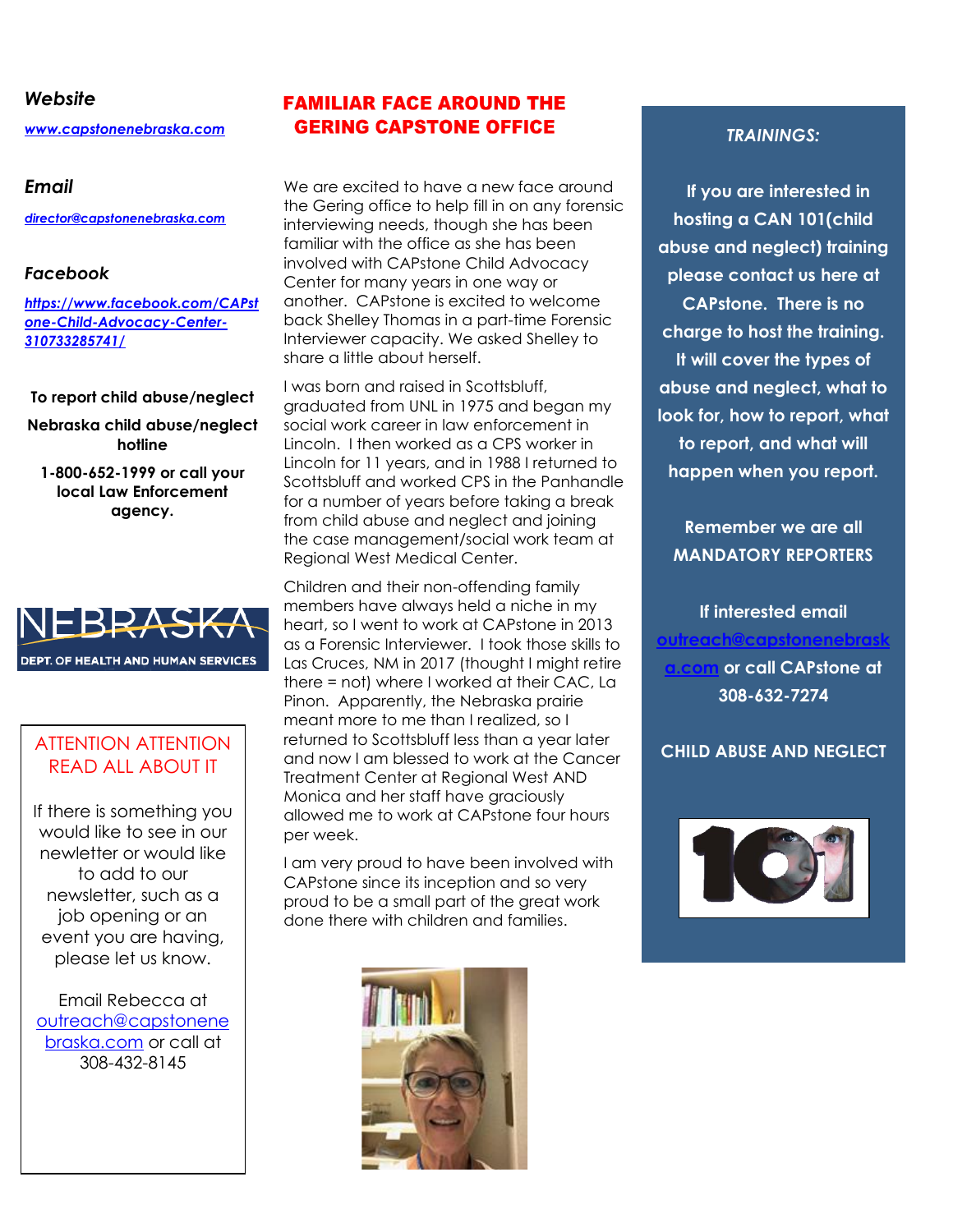## Remembering Lindsay Renee (Snyder) Lookabill

 Lindsay passed away May 10, 2020 as a result of a tragic vehicle accident. Lindsay was born on May 9, 1984 in Scottsbluff, NE to Paul and Sandra (Sweenie) Snyder. She attended Scottsbluff Public Schools, graduating in 2002. She attended Nebraska Wesleyan University and graduated with Highest Distinction in 2006. She attended the University of Nebraska, College of Law and graduated with a Juris Doctorate degree in 2009.

 After graduation from Law school, Lindsay joined her father's law firm in 2009. In 2017 she became a partner in the Douglas, Kelly, Ostdiek, Snyder, Ossian, Vogl & Lookabill, P.C. law firm and remained there until her passing. She was a zealous advocate for her clients and took interest in representing children and serving as their Guardian Ad Litem. She loved helping families in adoption proceedings.

 Lindsay had a strong desire to serve her community, including serving on the boards of CASA of Scotts Bluff County, and the Golden Halo Foundation. Lindsay served on the Twin City Development Association, Inc. Board of Directors as a member, and more recently as President. She was an active member of the Nebraska State Bar Association.

 Lindsay found her calling in working with children and the families of Nebraska. She was the person who had their back, who was their voice, and who represented their best interests. Lindsay was passionate in the difficult work that was before her, yet she made everything look effortless. Her heart was a shining light every day. Lindsay will be forever missed.

#### LINDSAY RENEE LOOKABILL (SNYDER) (According to her dad)

 Daughter, sister, wife, friend, lover of family and family traditions, family glue, gift giver, volunteer, attorney, partner, dedicated, warrior for defenseless and abused children, formidable foe, confident, loyal, fun loving, appropriately inappropriate, kind, considerate, anxious, worrier, concerned, pianist, bookish, dogs, calves, traveler, clothes horse, sunsets, photography, believer in the Golden Rule and in the philosophy that you should "Be Kind to Everyone." Missed, Loved and of course, Shoes!

#### Lindsay Lookabill Remembered by Danielle Larson

 Months after her passing, I continue to marvel at the number of lives Lindsay touched. Lindsay was truly gifted when it came to representing children. It was somewhat of a running joke between us as she would often describe newborns or young children she worked with as "the most stunning" or the "most beautiful" or the "most handsome" child she'd had the privilege of working with. I'd tease her that not every child could be that, but for Lindsay, they really were.

 Lindsay excelled with teenagers who had survived horrendous situations and she frequently ended up giving them her cell phone number. They were comfortable calling her and talking about life, and even when it was after hours or she was on vacation, Lindsay would still take their calls. I loved watching her interact with them in court – she was just "cool" enough she could get away with telling them to straighten their clothes, or sit up straighter or say "yes sir."

 Lindsay's passing is something that shook the legal community and her loss is felt every day. But she continues to live on in the juvenile court system, especially in the lives she shaped and changed, and in the legacy she left us.

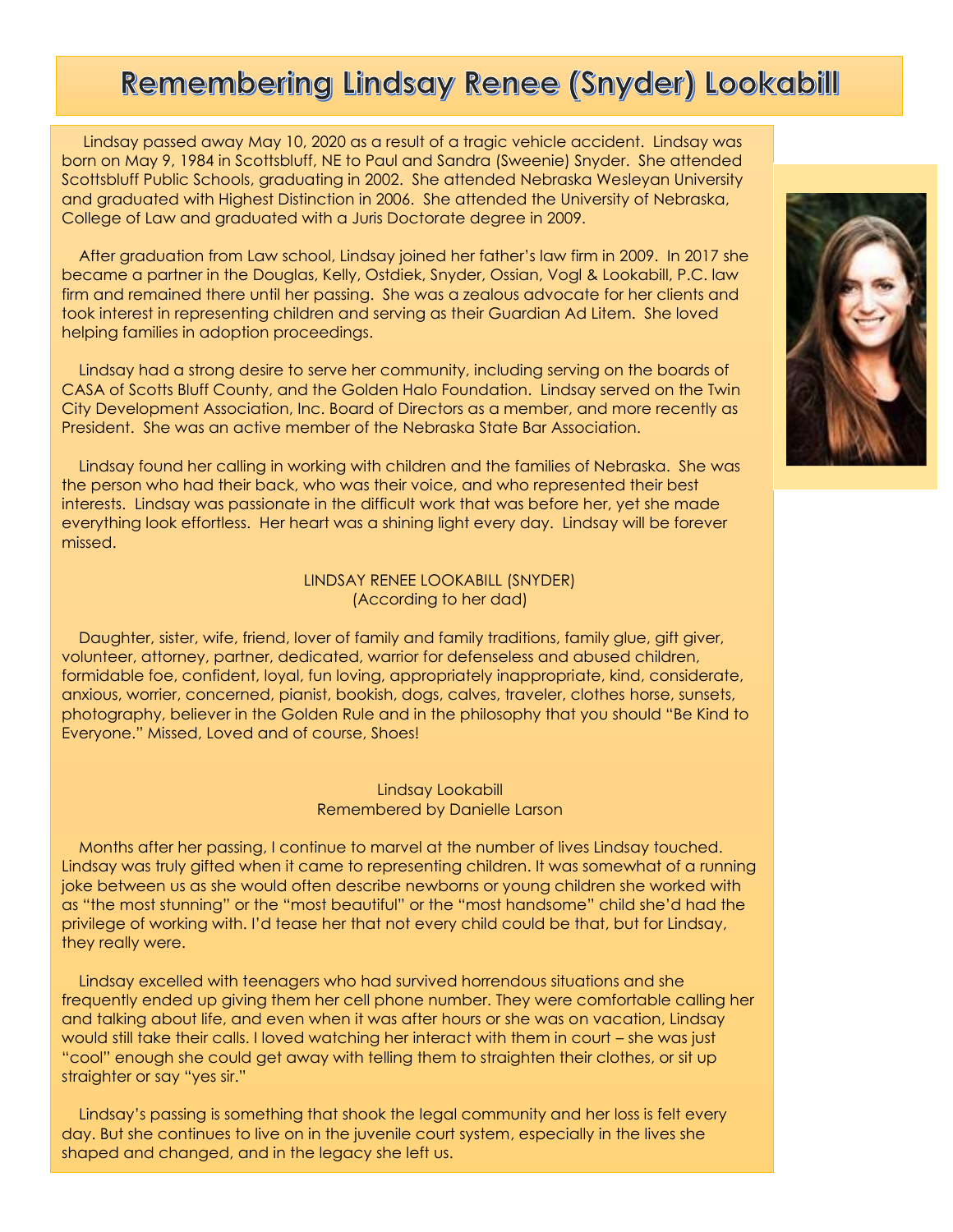#### **How to Observe Self-Improvement Month**

Are you planning on observing Self-Improvement Month come September 1st? "Self-Improvement Month reminds us that we all need to improve—and we all need to care for ourselves." Keep in mind that it is "self" improvement which means that everyone's version of improvement is going to look different, we realize that it can be daunting to try and figure out where to start or overwhelming with the long list of ideas you might have in your head. But what if self-improvement could be simple and easy without being time consuming?

According to National Today three ways to observe self-improvement month are: adopt an exercise routine, read some books, and volunteer.

Those are completely customizable such as going on a walk every night, reading 3 books this month, and volunteering by helping with food distribution for your local food pantry. Make them your own! Even in the unknown and scary time that 2020 currently has us in these three concepts are easy, simple, and not time consuming. You can observe selfimprovement month on your own, over Zoom with a friend, or with your coworkers. September 1st is coming up soon, WE BELIEVE IN YOU!

<https://nationaltoday.com/self-improvement-month/>



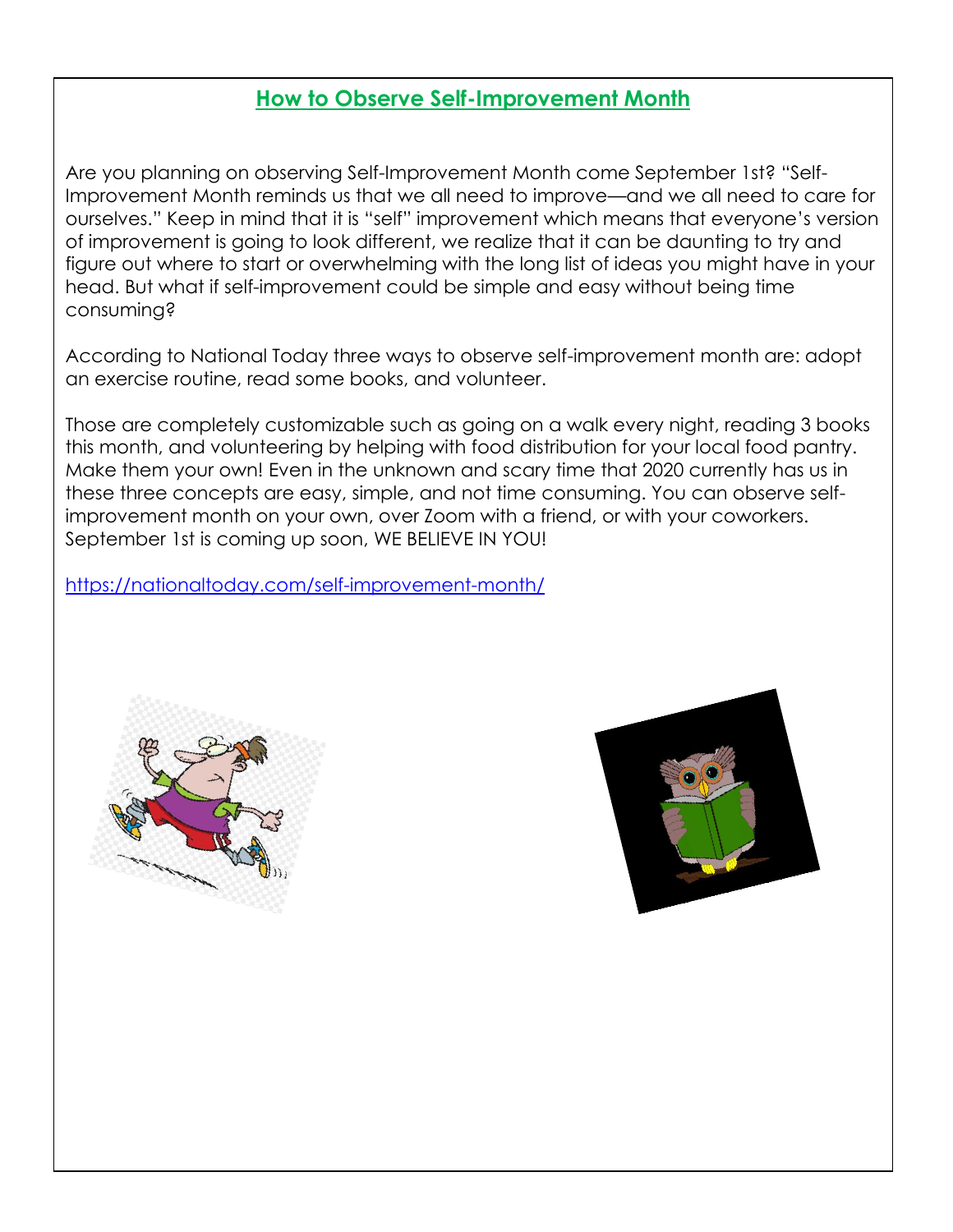## **7-DAY SUGAR-FREE CHALLENGE**

### **Eliminate**

- sweeteners П
- white and brown sugars  $\Box$
- syrups and agave П
- soda and diet drinks П
- pre-packaged sauces and condiments  $\Box$
- cocktails and beer П
- pre-packaged items with added sugars  $\Box$
- juice (fruit, green)  $\Box$
- refined grains (white bread, white rice, pasta)  $\Box$

## Limit

- $\Box$  dark chocolate
- $\Box$  fruit (except berries)
- $\Box$  starchy vegetables (potatoes, carrots, peas)
- $\Box$  whole grains (quinoa, couscous, buckwheat)
- $\Box$  legumes (beans, lentils, chickpeas)
- $\Box$  alcohol (1 glass of red or white wine, tequila, gin, vodka, whiskey)

## Focus On

- $\Box$  water
- $\Box$  leafy greens and other vegetables
- $\Box$  healthy fats (nuts, avocado, olive oils)
- berries  $\Box$
- clean proteins (organic salmon, non-GMO tofu, grass-fed beef)



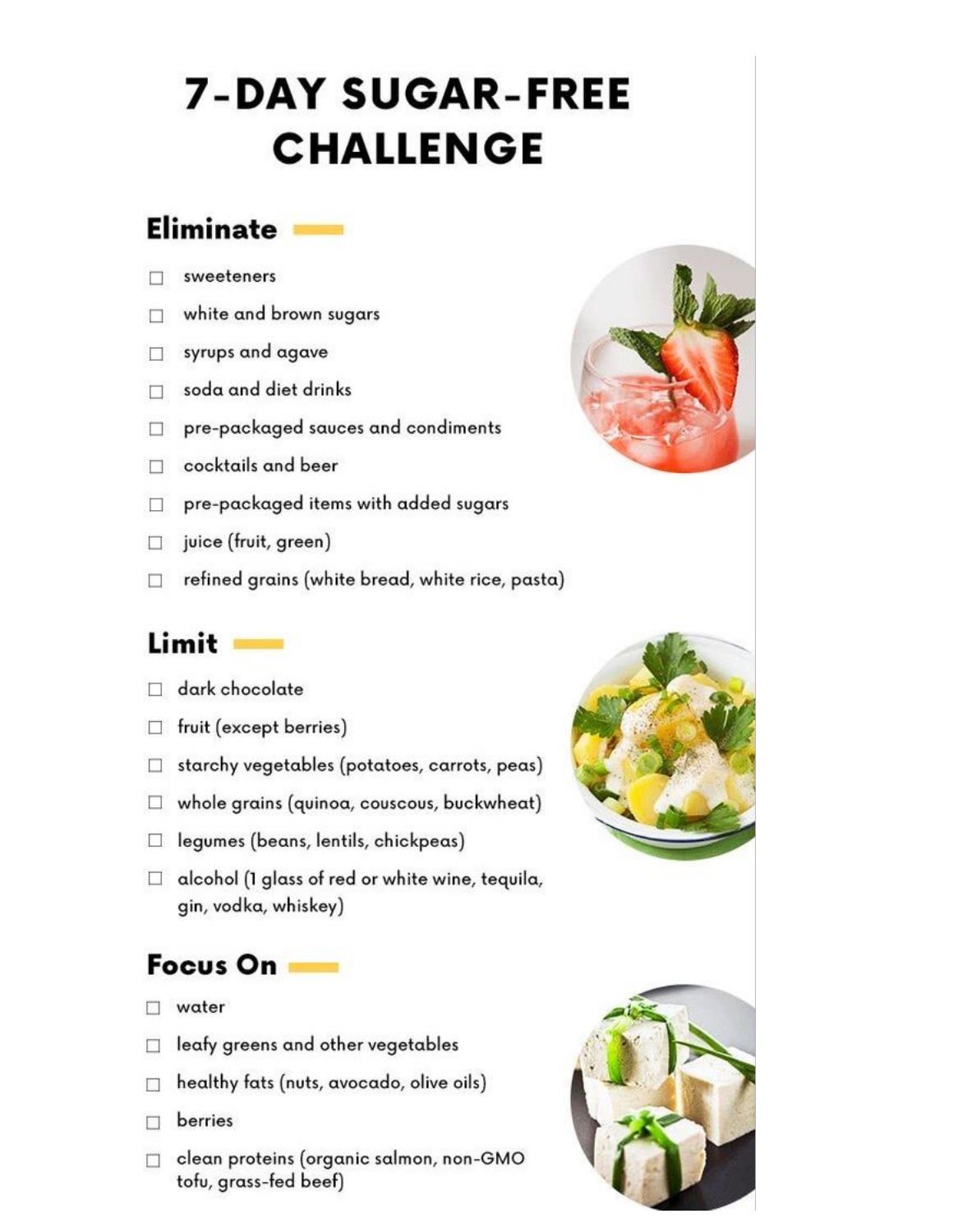#### SNAPCHAT: 5 THINGS A PARENT SHOULD KNOW

Even though Snapchat is wildly popular, not all of Snapchat's features are appropriate for younger users. This app is recommended for mature teens but knowing the facts, parents should be able to decide if this app is right for their child.

Photo sharing and disappearing photos and texts can be risky when it comes to safety and transparency. Snapchat is not made specifically to hide things like vault apps that create secret folders for hiding photos and sensitive content are, but rather to promote living and sharing in the moment. Because of this, parents will not be able to monitor sharing and communication effectively.

should discuss with them what sort of photos and videos are a screenshot.



Parents who believe their children are ready to use this app appropriate to send and receive  $\theta$  and remind them that even though Snaps will disappear, this does not prevent another user from taking

Snapchat also features Snap Map, allowing users to view the exact location of their friends; a feature that will be unsafe for most kids and teens. A user's status on the Snap Map can be turned off in settings by switching to Ghost Mode.

Snapchat is a great way to for your kids to stay in touch with their friends and share what they are up to but unfortunately there are no Snapchat parental controls available.

Monitoring your child's app usage and online activity can be overwhelming at times but using a parental control software like Net Nanny can support your efforts in keeping your children safe online. Snapchat can be a lot of fun; however, it is important for parents to understand the app and know what they can do to make the app a safer place for their children. By utilizing some of these safeguards your teens cans start snapping away with less worry.

Five Things Every Parent Needs to Know About Snapchat

- 1. Set Privacy Settings- Ensure that your kids utilize the privacy settings available on Snapchat. Users can determine who can contact them, view their story, see their location, or if they appear in quick add. Parents may want to edit these settings to only allow friends access to this information as this will significantly limit any contact with strangers.
- 2. Talk About Sharing and Screenshots- Discuss with your children the significance of screenshots and what is and is not appropriate to share. Even though Snaps posted to Stories disappear after 24 hours, that will not stop someone from taking a screenshot of a Snap and saving that photo to their own camera roll.
- 3. Keep Chats Clean-Screenshots are not limited to only photo and video Snaps but can be taken of chats as well. Encourage your kids to keep comments PG.
- 4. Monitor Use and Take Part-It is ok to monitor your kids' Snapchat activities. The nature of this app doesn't make it easy to monitor use, but parents are able to keep an eye on account passwords, contacts, private messages, and memories. Parents may even